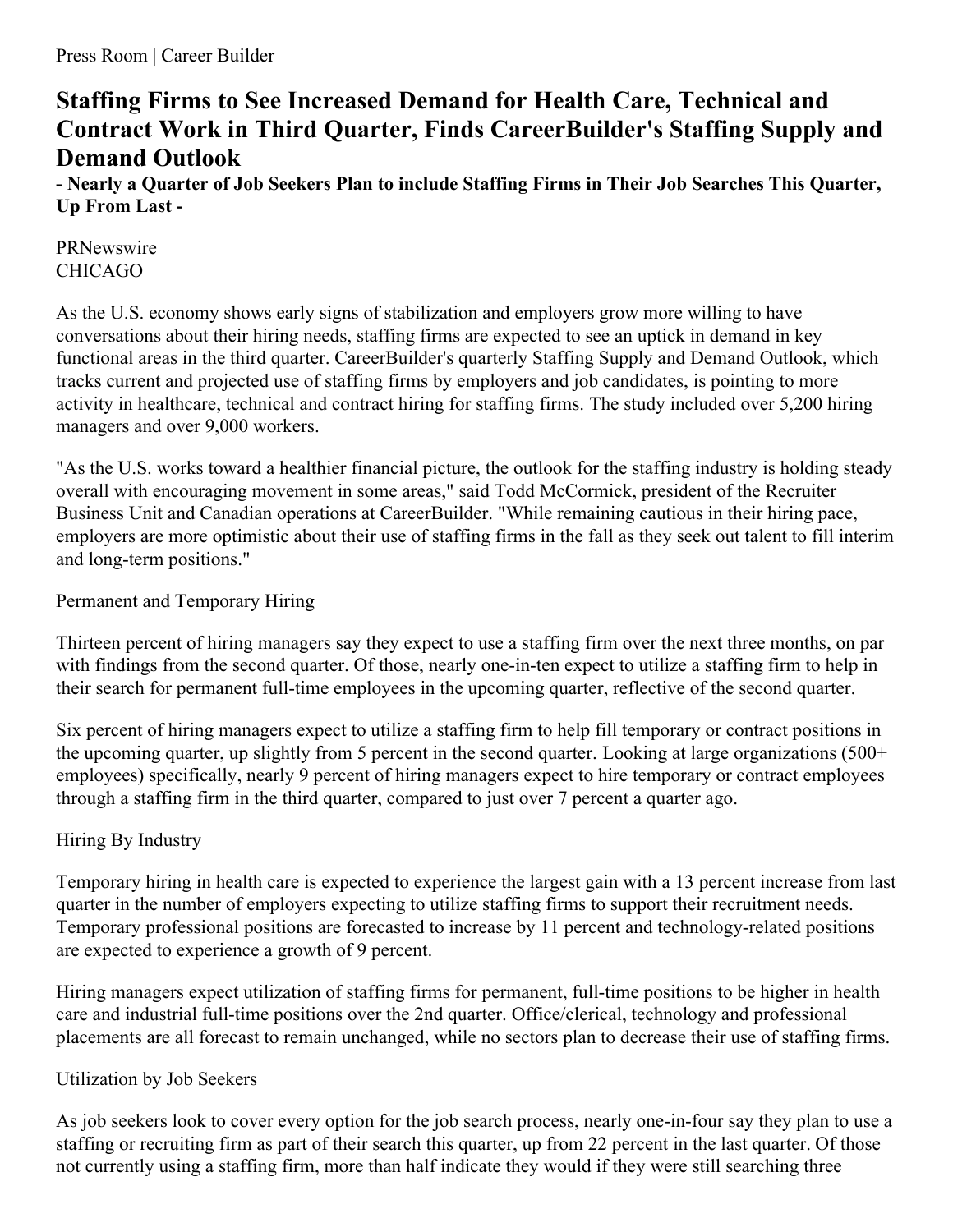months from now.

Job candidates in the technical, IT and scientific sector continue to be most open to utilizing a staffing firm in their job search, with 34 percent indicating they would consider staffing as part of their search strategy. On the other hand, industrial employees seem most hesitant regarding the use of a staffing firm, with four-in-five job saying they are not willing to consider working with a staffing firm as part of their search.

# Time Spent In Job Search Varies By Industry

Active job seekers report having spent more than four months in their current job search on average and the median job seeker started to search roughly 90 days (just over three months) ago, according to the Harris Interactive survey participants. Of those included in the study, nurses and .Net developers reported the shortest job searches, at between 50 and 70 days (roughly two months) looking, or half as long as the typical job seeker. Data entry operator and call center employees had the longest job searches with 138 and 150 days.

No job titles from the industrial or office/clerical sectors made the list of shortest job searches with the median days in the job search for those sectors being 121 and 105 days, respectively, more than 20 percent longer than any other sector.

## Survey Methodology

This survey was conducted online within the U.S. by Harris Interactive on behalf of CareerBuilder among 5,210 hiring managers and human resource professionals (employed full-time; not self-employed; with at least significant involvement in hiring decisions); and 9,667 U.S. employees (actively or passively looking for a job, not self-employed or retired) ages 18 and over. The analysis utilizes two waves of the survey, fielded between May 20 and June 7, 2009 (2,667 employers and 4,871 job seekers), and between February 20 and March 11 2009 (2,543 employers and 4,796 job seekers).

With a pure probability sample of 2,543 and 4,796 (the lower of each of the waves), one could say with a 95 percent probability that the overall results have a sampling error of  $+/- 1.9$  percentage points and  $+/- 1.4$ percentage points, respectively. Sampling error for data from sub-samples is higher and varies.

CareerBuilder partnered with the Inavero Institute (www.inavero.com) to provide analysis and help guide the study design and implementation.

## About CareerBuilder

CareerBuilder is the global leader in human capital solutions, helping companies target and attract their most important asset - their people. Its online career site, CareerBuilder.com, is the largest in the U.S. with more than 23 million unique visitors, 1 million jobs and 31 million resumes. CareerBuilder works with the world's top employers, providing resources for everything from employment branding and data analysis to talent acquisition. More than 9,000 Web sites, including 140 newspapers and broadband portals such as MSN and AOL, feature CareerBuilder's proprietary job search technology on their career sites. Owned by Gannett Co., Inc. , Tribune Company, The McClatchy Company and Microsoft Corp. , CareerBuilder and its subsidiaries operate in the U.S., Europe, Canada and Asia. For more information, visit www.careerbuilder.com

Media Contact: CareerBuilder Michael Erwin 773-527-3637 Michael.Erwin@careerbuilder.com